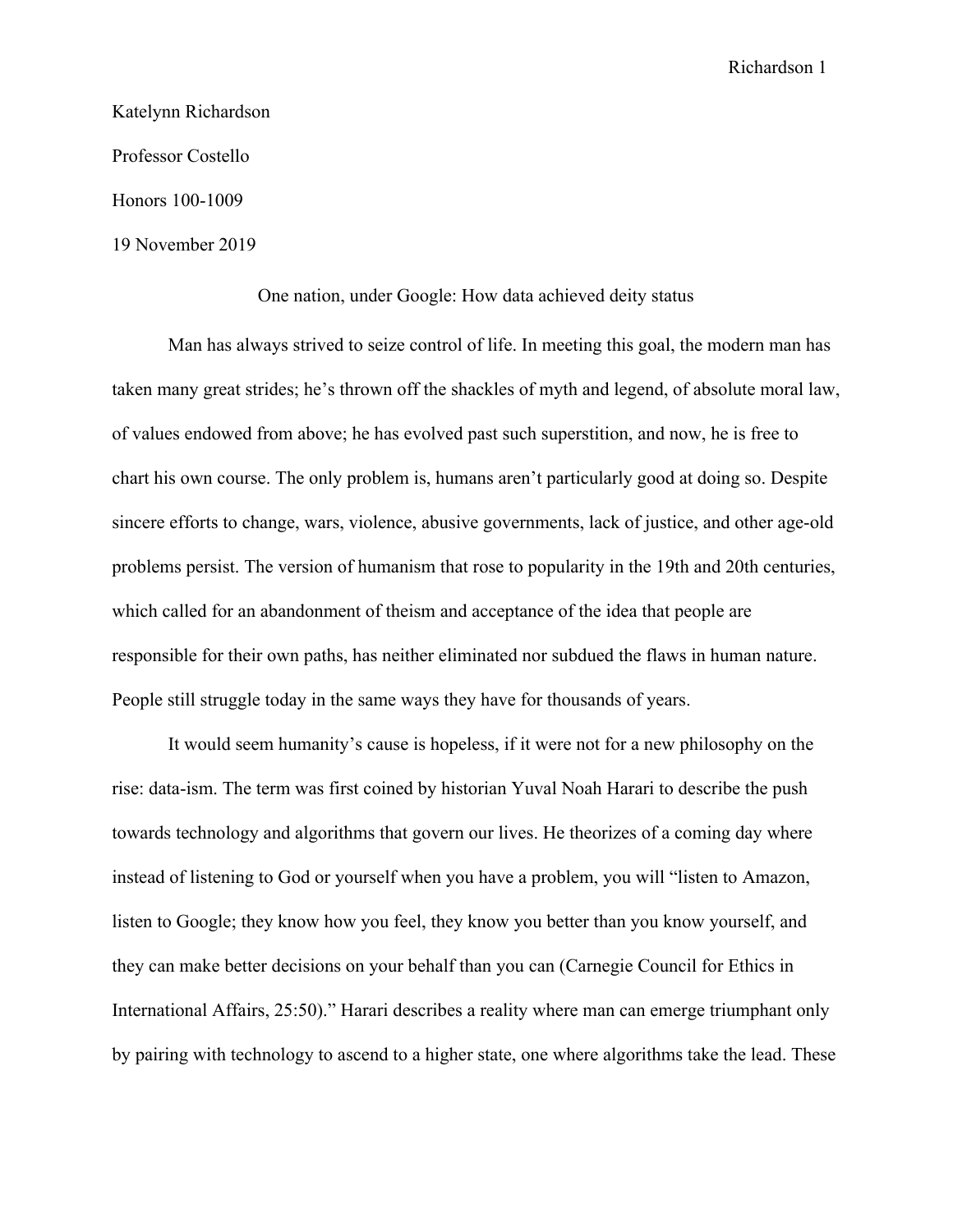predictions should raise red flags. First, because they significantly displace the source of mankind's authority. Second, because it is questionable whether this new method can fix what it aims to fix. While developers of new technologies like AI and powerful algorithms make grandiose claims that these inventions will save humanity from a self-induced demise, the most likely outcome is one that diminishes the qualities that truly make us human, providing only a synthetic solution that doesn't get to the root of the problem.

An all-knowing algorithm sounds like something of a far-off, dystopian future, but in a sense, it already exists. Just look at how Google and Facebook currently serve ads to their users online. Using a person's profile, past activity, and search history information, they can pinpoint the age, demographics, interests, friends, location, and daily routines of an individual--and then choose ads to match that information. Even though this technology is only in its infancy, it is already extremely powerful. Google's entire business model is based on data collection and subsequent use of that data to benefit advertisers. With 86 percent of their profits coming from Google Ads, they stand to gain significant money by continuing to learn about their users, and they have the means to do so (Newman). The biggest webpage traffic and user behavior system is Google Analytics, which is used by three-quarters of 100,000 most visited websites (Schmidt 17). Google AdWords, the biggest tool for display ads online, can reach more than 90 percent of internet users (Schmidt 18). In research conducted under Professor Douglas C. Schmidt at Vanderbilt University, it was found that Google not only collects internet usage data, but also other personal data of Android users. For these phones, Google can access items purchased, music, time off and on the phone, 3rd party apps, and receive this data constantly throughout the day (Schmidt 2-5).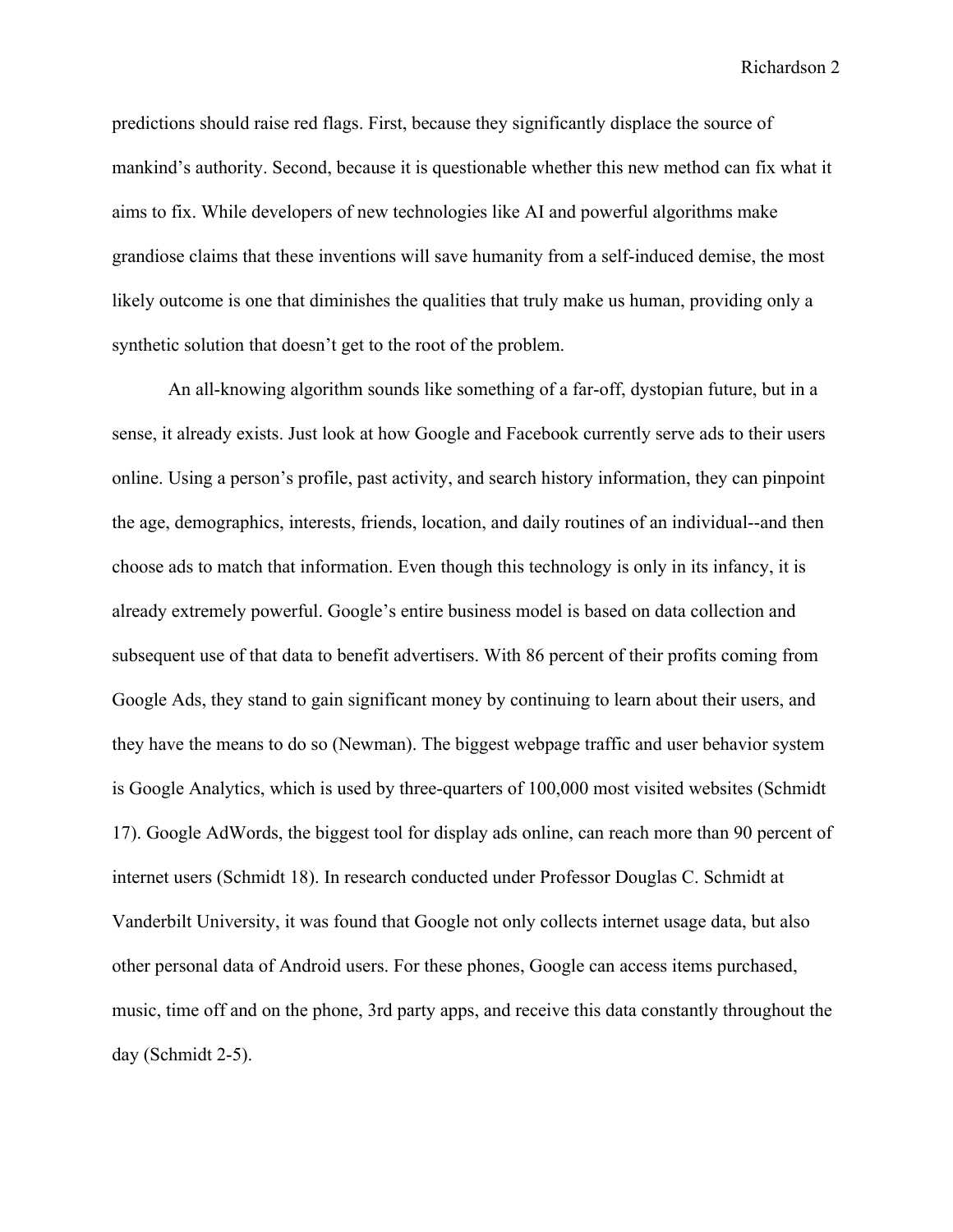While sometimes eerie in its ability to predict what you want, targeted advertising still seems to be a far cry from an algorithm that seeks to take control of your life. But other uses of similar technology are not. For example, take the Chinese social credit system. This system gives each citizen a social ranking, calculating scores based on hard numbers like bill payment history and on arbitrary measurements like personal relationships and purchasing habits, and punishes low scores by denying individuals anything from airplane flights to housing. Though it isn't yet mandatory, at least 6.15 million people have already been banned from flights based on the system. It sounds like an idea torn straight from the pages of a futuristic novel, like Big Brother in George Orwell's *1984*, but today it is a reality for many citizens (Botsman).

The Chinese system highlights the risk of such systems being used as a means for oppression, but to an extent, this also shows how such technologies can become de-humanizing. The government claims the system is used with the intent of creating a culture of trust and sincerity, but it will likely do the opposite. Relegating human interaction to a number means removing the emotion, removing the connection, and reducing each person to a data point. It makes relationships superficial, changing the purpose from a genuine connection to gaining a better score. In a world like this, people not only lose touch with each other but also with themselves. By striving to meet the requirements of a contrived social structure, they lose their individuality.

Yet, such changes in the social structure are not an unintended consequence. They are exactly what data-ism aims to do--eliminate risk by eliminating choice. People might hurt each other or lie, so the algorithm will hold them accountable through tracking and ranking. People are indecisive and at risk for mistakes, so the algorithm will monitor past decisions and serve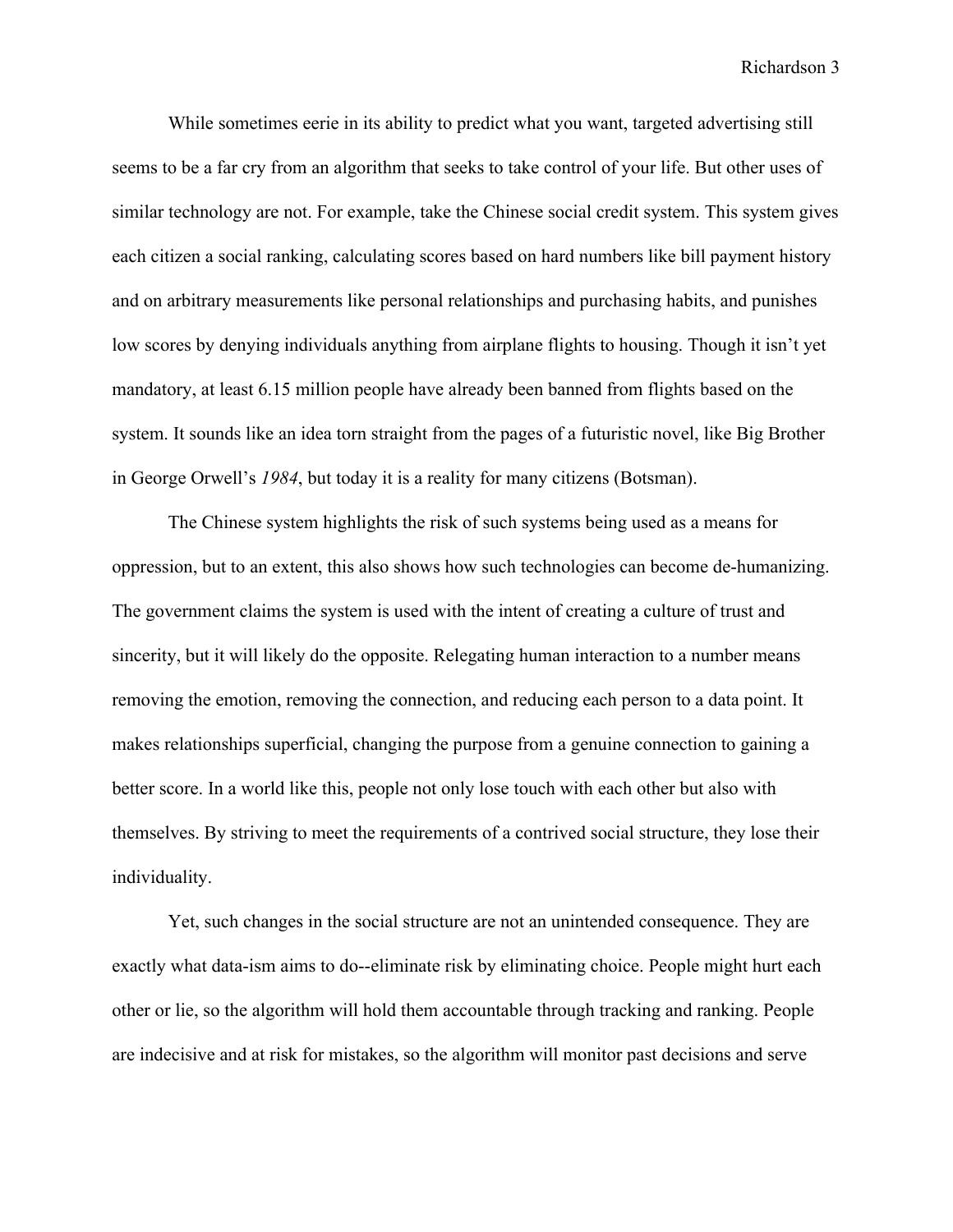them ads that tell them what they want. People might start believing false ideas, so the algorithm will root out anything that causes a person to question. The world ruled by technology is one where people not only lose autonomy, but also the richness that comes from life experiences. They are in danger of succumbing to the belief that life has no meaning outside the digital world. This, too, is something we can see today, with the "pics or it didn't happen" mentality found on social media. People feel if they don't post, the moment was worthless. Social media interaction acts as a way to legitimize their experience while removing emotion and true connection. In this sense, people are already 'plugged in' and integrated with technology. Phones have become an extension of a person. People value the feedback of numbers--likes, comments, reposts--more than the experience itself. This is a mild example. As the data becomes more influential, the risk of losing true meaning will only worsen, as the motivation for building these advanced technologies has been flawed from the onset.

Algorithms are not capable of non-analytical thinking. They don't care about the process, only the product. Promoters of data-ism do not even see this as a problem, because to them, it is just the next step in humanity's evolution. Yuval Noah Harari argues in his book that:

If some humanist starts adulating the sacredness of human experience, Dataists would dismiss such sentimental humbug. 'The experience you praise is just an outdated biochemical algorithm. In the African savannah 70,000 years ago, that algorithm was state-of-the-art. Even in the twentieth century it was vital for the army and for the economy. But soon we will have much better algorithms. (Harari)

 If this is taken as truth, a big question remains. What would humanity become without a need for experiences or feelings? CEOs of major tech companies today envision a future similar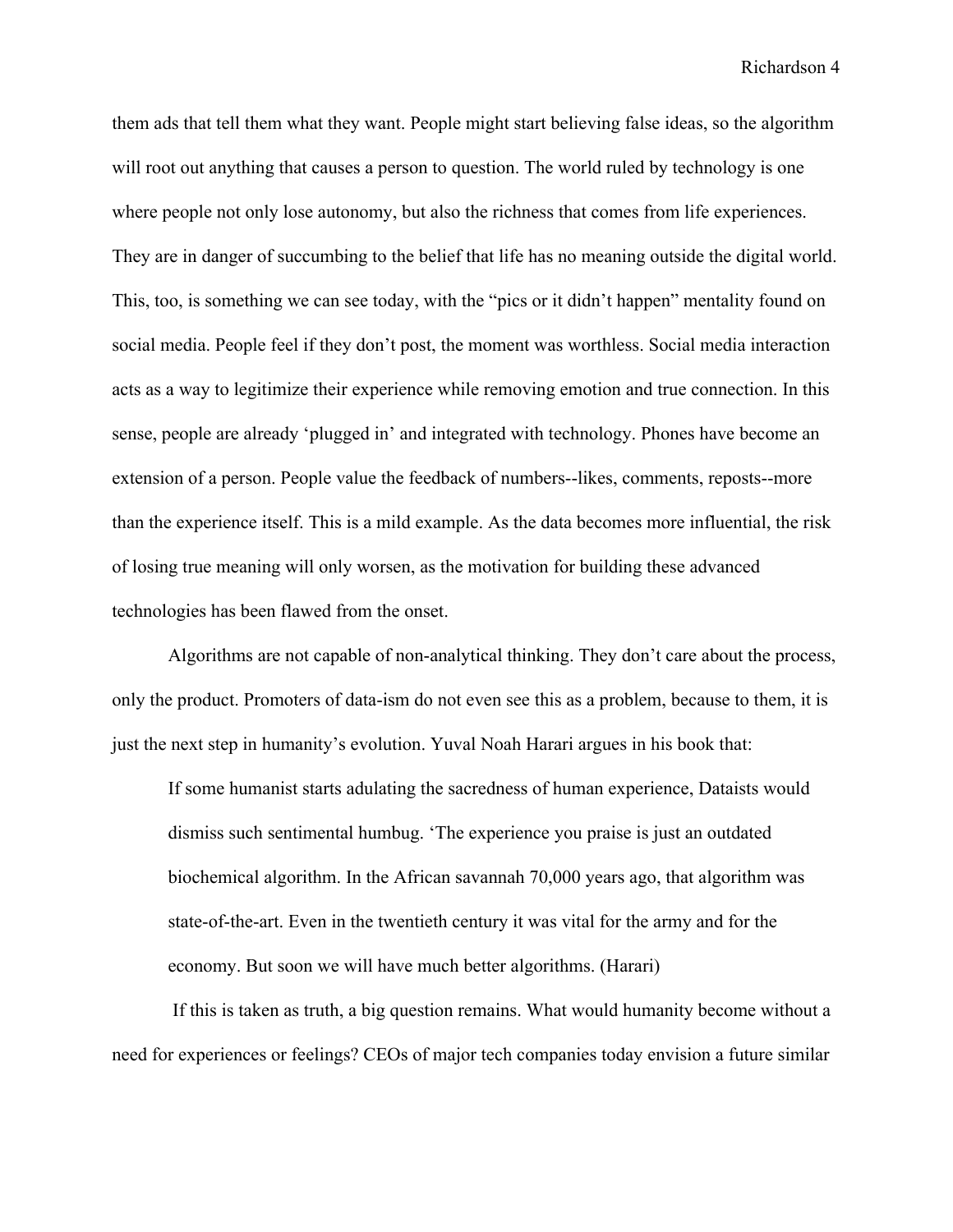to Harari's. As we submit to the rule of data, we can live happier conflict-free lives without the burden of decisions. Elon Musk's company Neuralink is currently developing a brain implant device that can expand the capacity of the mind. The initial target market will be those with neurological disorders, but Musk hopes to eventually expand these devices to the general population. In a debate with Jack Ma, the co-founder of the Chinese technology company Alibaba, Musk explained that he thinks of humanity as a, "a biological boot loader for digital super intelligence (Harris)."

On one level, it is easy to see how having a computer in your brain could be appealing. It is extremely convenient, would make learning painless, and would simplify practically every aspect of life. But that is part of the problem. It's too results oriented. Computers are built for a task; humans are built to live. As people, we value the road it takes to get to a destination. When Elon Musk says he wants to download content into brains because education right now is "extremely slow", he misses the point (Harris). The knowledge will be there, but people will never get to exercise or strengthen their creativity. They will no longer build character by going through a difficult process or feel accomplished after working hard.

Technology can only make partial solutions, all the while destroying the reasons for making them. The mind is not an algorithm. The true implication of these new devices is treating it as one, and in turn, killing our own consciousness. Once we give up our minds, our choices, our emotions-- there is no limit to how far this can go. People will become cyborgs, slaves to a system they had no say in. If we really are just a "biological boot loader", then what's the point of living? The sum of these ideas is an entirely new world, a new species, a new way of life. It's placing faith not in God, or even in ourselves, but in technology. Whether that faith in the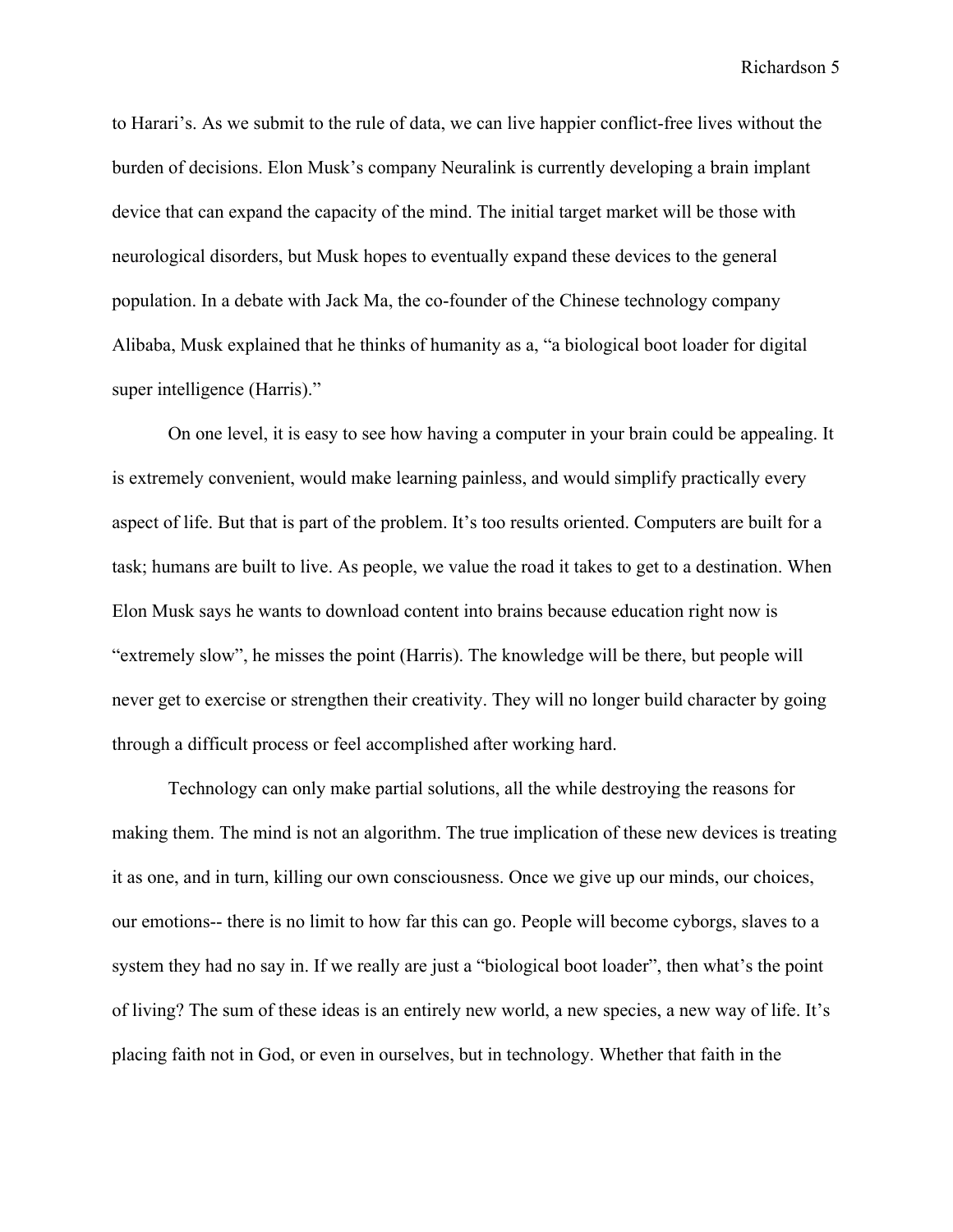authority of our own inventions is justified, humanity will soon have to decide. We're not yet at the point of complete technological rule. The predictions of a future this bleak may never come to fruition, but they should at least be sobering calls to action. Going forward, man must realize that just as he has thus far failed at resolving the biggest problems, data will too. Trying to fix faults by removing the elements that make humans unique is not a solution. Humanity must consider the possibility that there is a reason for past systems of living, of morality, and of belief that runs deeper than an algorithm, and changing these could contort the human experience beyond recognition.